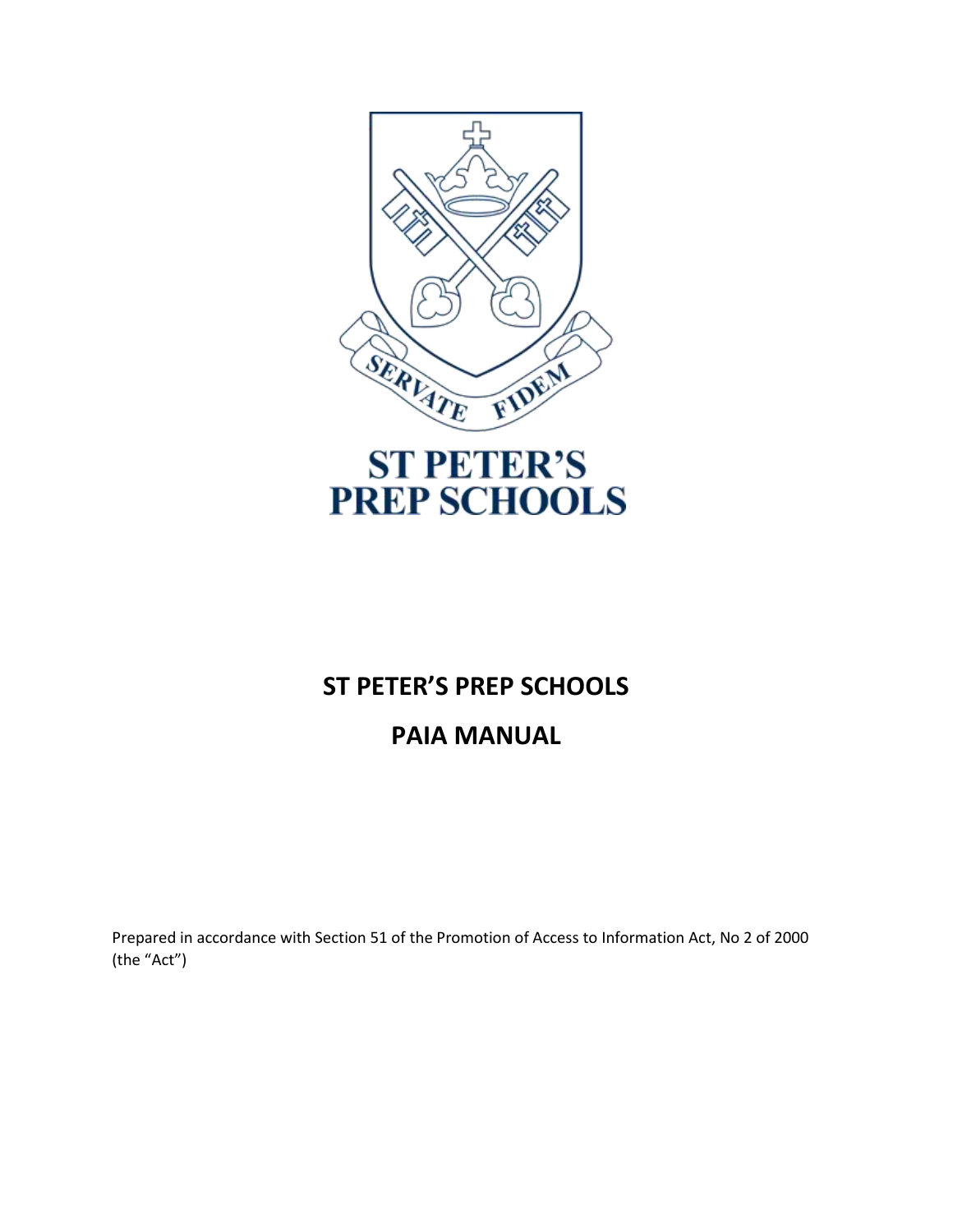# **BACKGROUND TO THE PROMOTION OF ACCESS TO INFORMATION ACT**

The Promotion of Access to Information Act, No.2 of 2000 (the "Act") was enacted on 3 February 2000, giving effect to the constitutional right in terms of Section 32 of the Bill of Rights contained in the Constitution of the Republic of South Africa 108 of 1996 (the "Constitution") of access to any information held by the state and any information that is held by another person and that is required for the exercise of the protection of any rights.

In terms of Section 51 of the Act, all private Bodies are required to compile an Information Manual (PAIA Manual).

## **1. PURPOSE OF THE PAIA MANUAL**

- 1.1 The PAIA Manual is intended to ensure that St Peter's Prep Schools comply with the Act and to foster a culture of transparency and accountability by giving effect to the right to information that is required for the exercise of protection of any right and to actively promote a society in which the people of South Africa have effective access to information to enable them to exercise and protect their rights.
- 1.2 In order to promote effective governance of private bodies, it is necessary to ensure that everyone is empowered and educated to understand their rights in terms of the Act in order for them to exercise their rights in relation to public and private bodies.
- 1.3 Section 9 of the Act recognises that the right to access information cannot be unlimited and should be subject to:
- 1.3.1 Limitations aimed at the reasonable protection of privacy;
- 1.3.2 Confidentiality; and
- 1.3.3 Effective, efficient and good governance;

In a manner which balances that right with any other rights, including such rights contained in the Bill of Rights in the Constitution.

## **1.4 INTRODUCTION**

# **St Peter's Prep Schools**

1.5 St Peter's Boys Prep School, St Peters Girls Prep School, St Peter's Pre-Prep and After-School form an independent Anglican Diocesan School. This PAIA Manual of St Peter's Prep Schools is available to view at its premises and the website: [www.stpeters.co.za](http://www.stpeters.co.za/) - 105 Witkoppen Road, Paulshof, Johannesburg

# 1.6 COMPANY/INSTITUTION CONTACT DETAILS

| St Peter's Prep Schools<br>Postal Address: | EMIS Number: 700 151605 (Department of Education)<br>P O Box 37, Rivonia, 2128 |
|--------------------------------------------|--------------------------------------------------------------------------------|
|                                            |                                                                                |
| <b>Physical Address:</b>                   | 105 Witkoppen Road, Paulshof, 2191                                             |
| Telephone:                                 | +27 (0)11 705 3423 (Boys Prep and Pre-Prep)                                    |
|                                            | +27 (0)11 367 6631 (Girls Prep)                                                |
| Website:                                   | www.stpeters.co.za                                                             |
| Email:                                     | reception@stpeters.co.za (Boys Prep)                                           |
|                                            | girlsreception@stpeters.co.za (Girls Prep)                                     |
|                                            | radams@stpeters.co.za (Pre-Prep)                                               |
| Rector:                                    | Gregory William Royce, +27 (0)11 705 3423                                      |
|                                            | groyce@stpeters.co.za                                                          |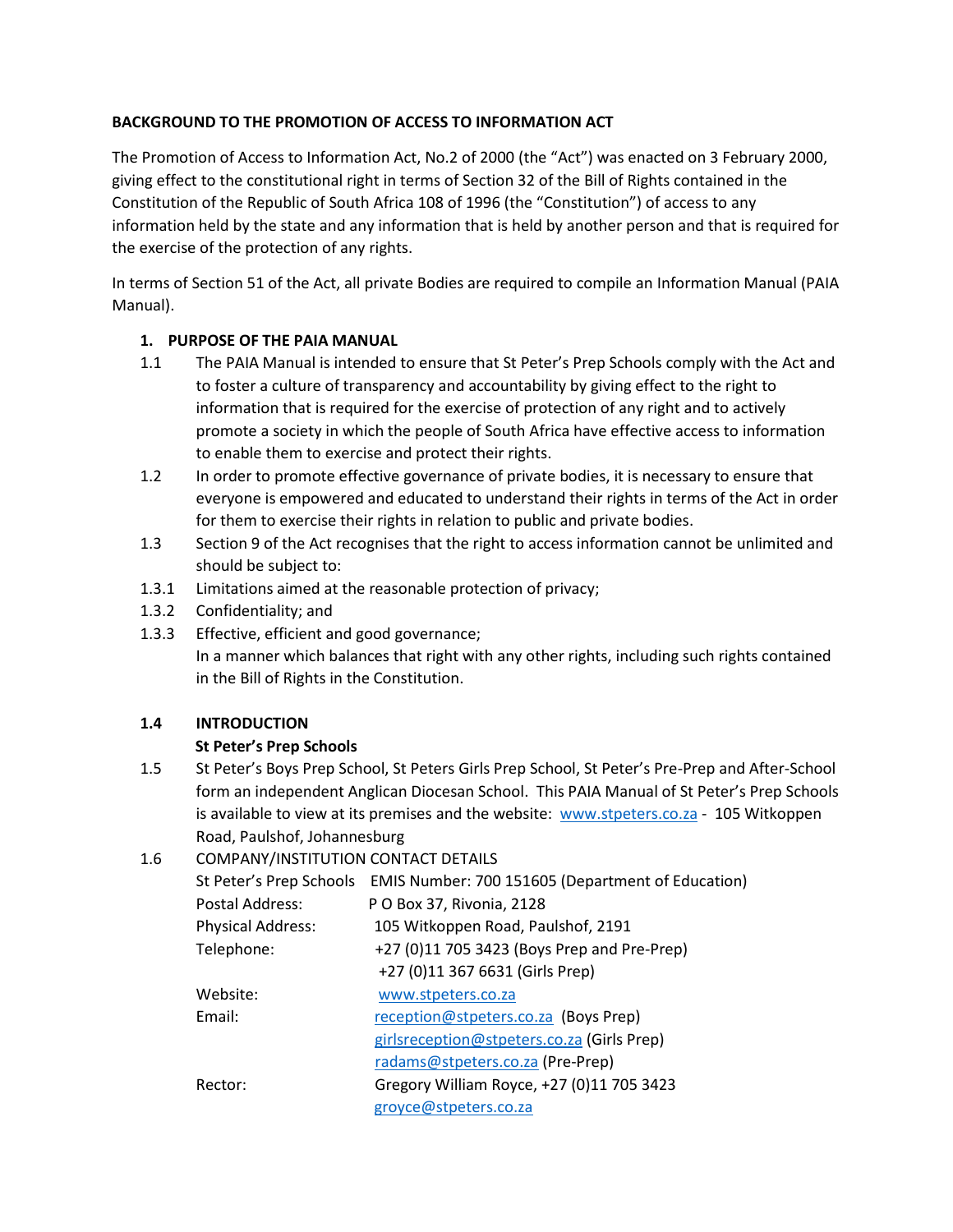Information Officer: Vijay Maharaj, +27 ())11 705 3423, [vmaharaj@stpeters.co.za](mailto:vmaharaj@stpeters.co.za)

1.7 THE ACT (Section 51 (1) (b)

The Act grants a requester access to records of a private body, if the record is required for the exercise or protection of any rights. If a public body lodges a request, the public body must be acting in the public interest.

Request in terms of the Act shall be made in accordance with the prescribed procedures, at the rates provided. The forms and tariff are dealt with in paragraphs 6 and 7 of the Act.

1.8 Requesters are referred to the Guide in terms of Section 10 which has been compiled by the South African Human Rights Commission, which will contain information for the purposes of exercising Constitutional Rights. The Guide is available from the SAHRC.

The contact details of the Commission are

| Postal Address   | Private Bag 2700, Houghton, 20141 |
|------------------|-----------------------------------|
| Telephone Number | +27 (0)11 877 3600                |
| Fax Number       | +27 (0) 11 403 0625               |
| Website          | www.sahrc.org.za                  |

#### **2. APPLICABLE LEGISLATION (Section 51 (1) (c)**

| NO.          | <b>REF</b>      | <b>ACT</b>                                            |
|--------------|-----------------|-------------------------------------------------------|
| $\mathbf{1}$ | No 98 of 1978   | Copyright Act                                         |
| 2            | No 55 of 1998   | <b>Employment Equity Act</b>                          |
| 3            | No 95 of 1967   | <b>Income Tax Act</b>                                 |
| 4            | No 66 of 1995   | Labour Relations Act                                  |
| 5            | No 75 of 1997   | <b>Basic Conditions of Employment Act</b>             |
| 6            | No 30 of 1996   | Unemployment Insurance Act                            |
| 7            | No 2 of 2000    | Promotion of Access of Information Act                |
| 8            | No 53 of 1979   | Attorneys Act                                         |
| 9            | Act 84 of 1996  | Schools Act of South Africa                           |
| 10           | Act 63 of 2001  | Unemployment Insurance Act                            |
| 11           | Act 9 of 1999   | Skills Development Act                                |
| 12           | Act 130 of 1993 | Compensation for Occupational Injures and Disease Act |
| 13           | Act 85 of 1993  | Occupational Health and Safety Act                    |
| 14           | Act 108 of 1996 | Constitution of the Republic of South Africa          |
| 15           | Act 4 of 2013   | Protection of Personal Information                    |

#### **3. SCHEDULE OF RECORDS**

- 3.1 Records that are automatically available to either employees only or the general public and employees
- 3.1.1 personnel records are available to the employee whose file it is
- 3.1.2 records of disciplinary hearings and related matters are available to the employee concerned
- 3.1.3 the company's policies and procedures manual.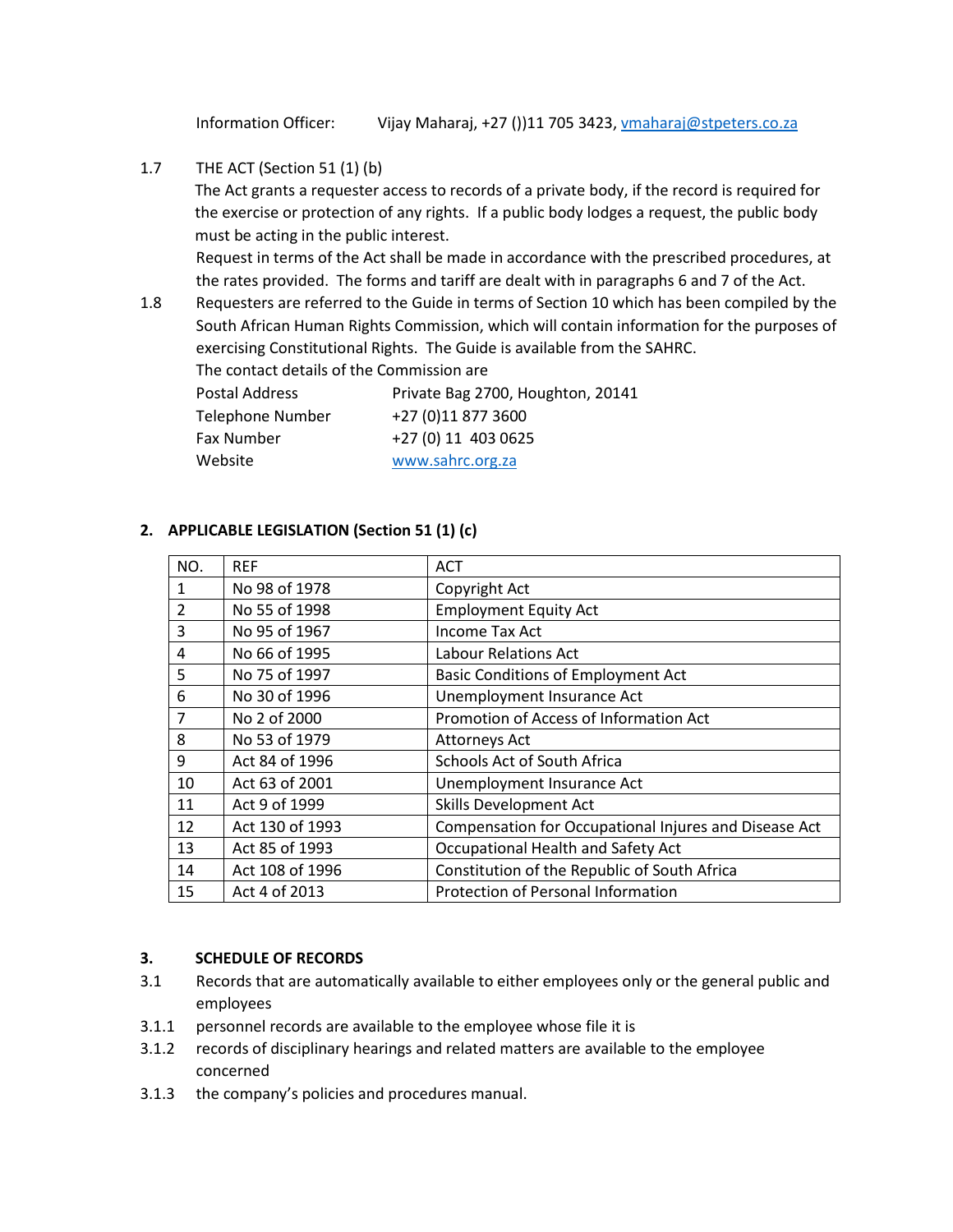- 3.2 The following records are *automatically* available to the general public and all employees and need not be requested in accordance with the procedure outlined in paragraph 4
- 3.2.1 St Peter's Employment Equity Plan
- 3.2.2 St Peter's Skills Development Plan
- 3.2.3 Information on the website including applications for admissions and vacancies
- 3.3 The following records are not automatically available without a request in terms of the Act All Statutory returns- Section 51 (1) (d) of the Act
- 3.3.1 VAT
- 3.3.2 Workmen's compensation
- 3.3.3 UIF
- 3.3.4 Regional Service Levies
- 3.3.5 Skills development Levies
- 3.3.6 Documents concerning compliance by St Peter's, insofar as it may be necessary, with legal obligations in terms of the Attorneys Act No. 53 of 1979, The Occupational Health and Safety Act No 85 of 1993 and any other applicable environmental legislation.
- 3.4 Other types of records held by St Peter's as contemplated in Section 51 (1) (c) of the Act. These records are *not automatically* available without a request in terms of the Act. A request in terms of this section is subject to Section 63 (1) of the Act, which provides that the Head of the Institution must refuse a request for access to a record if the disclosure of the record would involve the unreasonable disclosure of personal information about a third party including a deceased individual.

## *Human Resources Department*

- 3.4.1 personnel information including personal information, employment history and health records that St Peter's may hold from time to time
- 3.4.2 training and development information
- 3.4.3 general files containing information on employee benefits and employee recruitment and selection information

#### *Project Management*

- 3.4.4 building plans
- 3.4.5 information generally related to projects conducted by St Peter's from time to time

## *Information Technology*

- 3.4.6 usage statistics
- 3.4.7 equipment details
- 3.4.8 costings of hardware and software

*Companies Department/Administration*

3.4.9 St Peter's secretarial records (Minutes)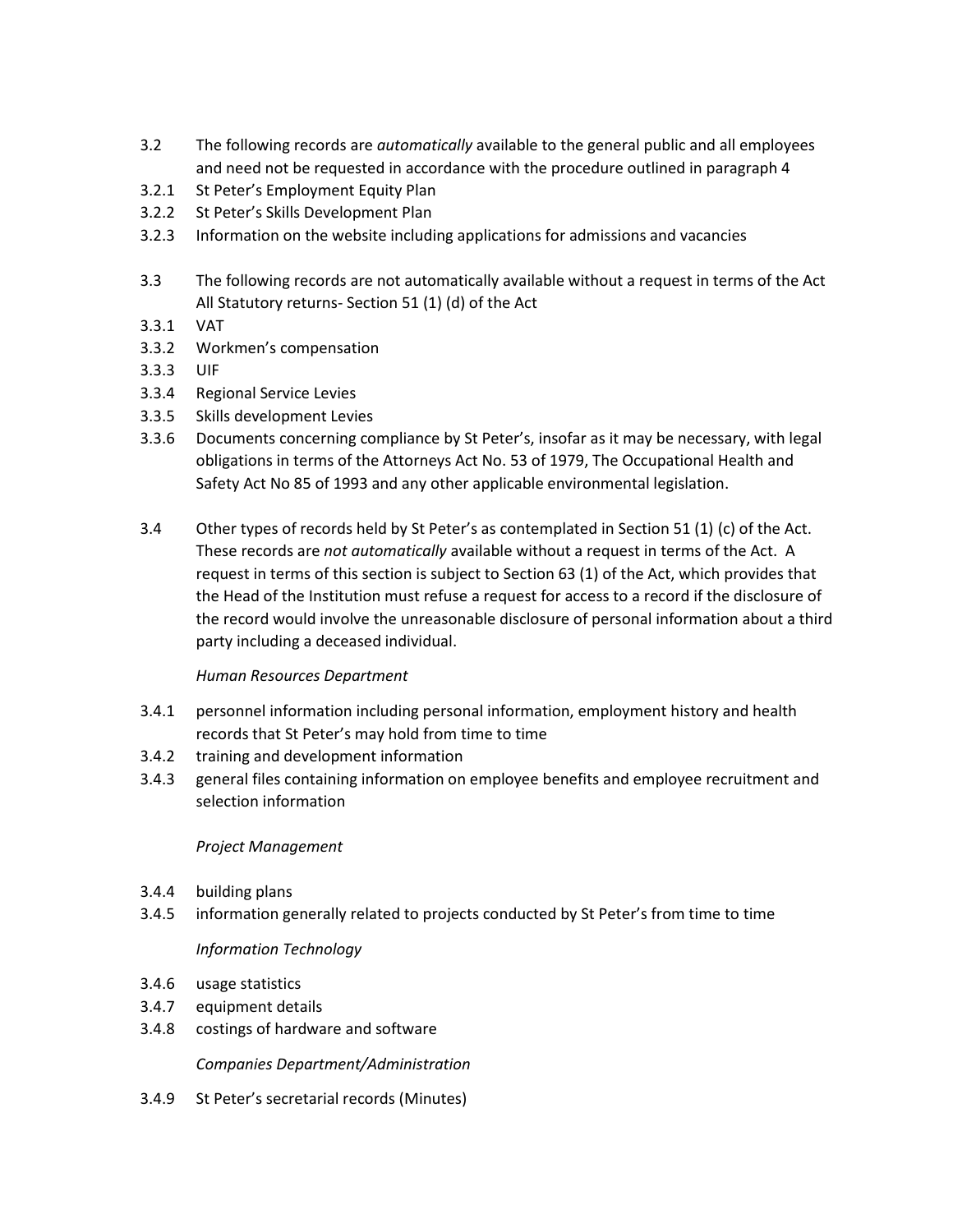- 3.4.10 pupil data
- 3.4.11 parent data

#### *Finance/Accounts Department*

- 3.4.12 financial records
- 3.4.13 a list of the company's creditors and debtors
- 3.4.14 salary information
- 3.4.15 bank account information
- 3.4.16 fixed assets register

#### *Marketing Department*

- 3.4.17 St Peter's brochures and publications
- 3.4.18 documents relating to public relation events
- 3.4.19 St Peter's media releases
- 3.4.20 St Peter's Foundation and Bursary programmes

#### *Support Services*

- 3.4.21 delivery and collection sheets
- 3.4.22 list of suppliers and service level agreements
- 3.4.23 function records and related costings
- 3.4.24 stock sheets

#### **4. FORM OF REQUEST (Section 51 (1) (e) )**

To facilitate the process of your request, kindly:

- 4.1 Use the prescribed form, available on the website of the South African Human Rights Commission at www.sahrc.org.za
- 4.2 Address your request to the Rector or Information Officer of St Peter's Prep Schools
- 4.3 Provide sufficient details to enable St Peter's Prep Schools to identify:
- 4.3.1 the record(s) requested
- 4.3.2 the requester (and if an agent is lodging the request, proof of capacity)
- 4.3.3 the form of access required
- 4.3.4 the postal address or email address of the requester in the Republic
- 4.3.5 The Rector or Information Officer, as soon as reasonably possible and within 30 days after the request has been received, shall decide whether or not to grant the request
- 4.3.6 The requester shall be notified of the decision of the Rector or Information Officer, indicated by the requester
- 4.3.7 If the request is granted, the requester shall be informed by the Rector or Information Officer in the manner indicated in the prescribed form
- 4.3.8 If the requester wishes to be informed of the decision in any manner (in addition to written) the manner and particulars thereof
- 4.3.9 The right which the requester is seeking to exercise or protect with an explanation of the reason is required to exercise or protect the right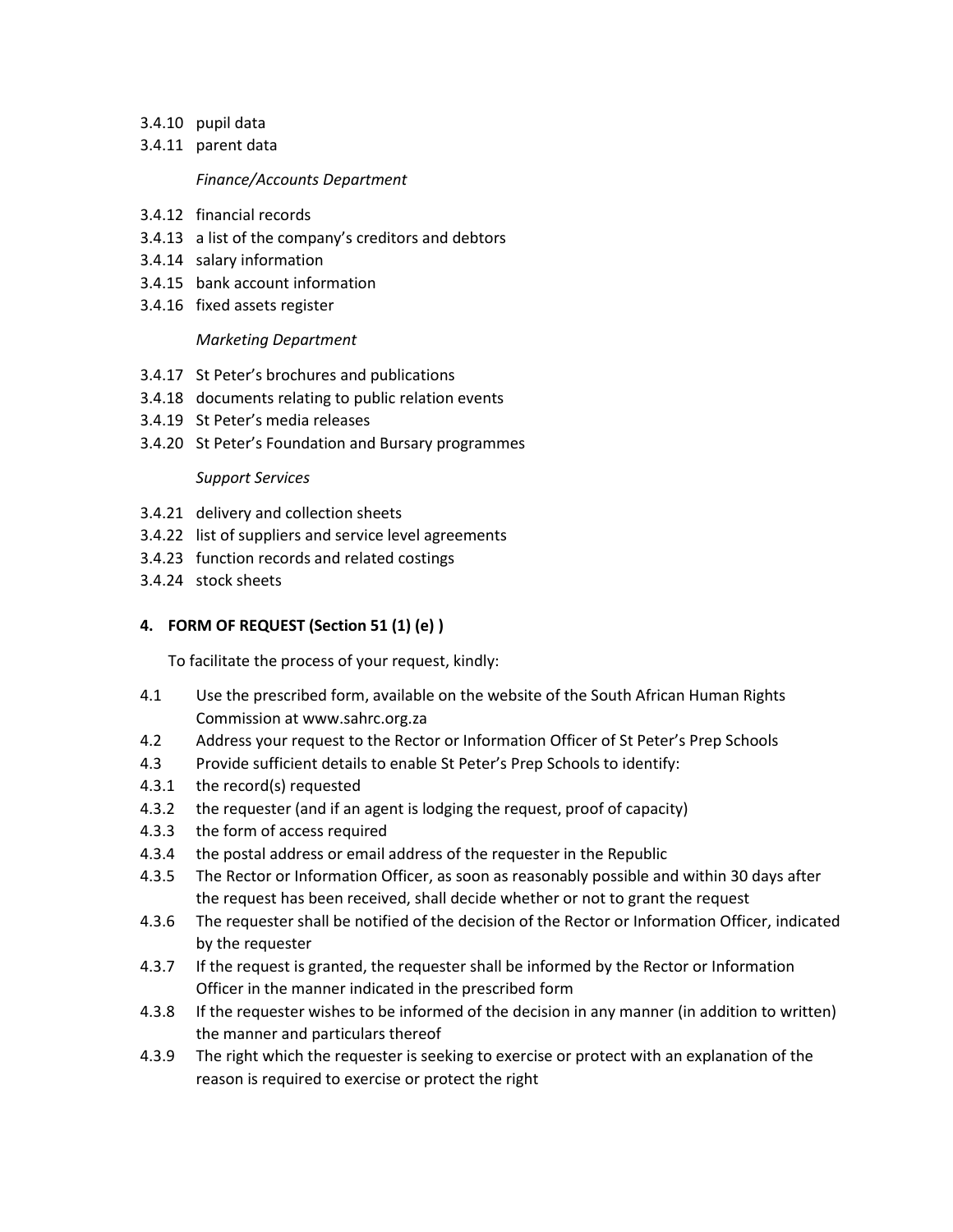- 4.3.10 Notwithstanding the afore-going, the Rector or Information Officer will advise the requester in the manner stipulated by the requester in the prescribed form of:
- 4.3.10.1 the access fee to be paid for the information in accordance with paragraph 5
- 4.3.10.2 the format in which access will be given; and
- 4.3.10.3 the fact that the requester may lodge an appeal with a court of competent jurisdiction against the access fee charged or the format in which access is to be granted
- 4.3.11 After access is granted, actual access to the record requested will be given as soon as possible
- 4.3.12 If the request for access is refused, the Rector or Information Officer shall advise the requester in writing of the refusal. The notice of refusal shall state:
- 4.3.12.1 adequate reasons for the refusal
- 4.3.12.2 that the requester may lodge an appeal with a court of competent jurisdiction against the refusal of the request (including the period) for lodging such an appeal
- 4.3.13 Upon the refusal by the Rector or Information Officer, the deposit paid by the requester will be refunded
- 4.3.14 If the Rector or Information Officer fails to respond within thirty days after a request has been received, it is deemed, in terms of Section 58 read together with Section56 (1) of the Act, that the Rector or Information Officer has refused the request
- 4.3.15 The Rector or Information Officer may decide to extend the period of thirty days (original period) for another period of not more than thirty days if:
- 4.3.15.1 the request is for a large number of records
- 4.3.15.2 consultation among departments, as the case may be, of St Peter's is required
- 4.3.15.3 the requester consents to such an extension in writing; and
- 4.3.15.4 the parties agree in any other manner to such an extension
- 4.3.16 Should St Peter's require an extension of time, the requester shall be informed in the manner stipulated in the prescribed form of the reasons for the extension
- 4.3.17 The requester may lodge an appeal with a court of competent jurisdiction against any extension or against any procedure set out in this section
- **5. PRESCRIBED FEES (as referred to in Section 52 (3) and subject to change by the Information Regulator)**
- 5.1 A requester, other than a personal requester, is required to pay the prescribed fees before a request will be processed, currently being R50
- 5.2 If the preparation of the record requested requires more than the prescribed hours (six), a deposit shall be paid of not more than one third of the access fee
- 5.3 A requester may lodge an application with a court against the tender/payment of the request fee and/or deposit
- 5.4 Records may be withheld until the fees have been paid
- 5.5 The fee structure is available on the website of the SAHRC at [www.sahrc.org.za](http://www.sahrc.org.za/)